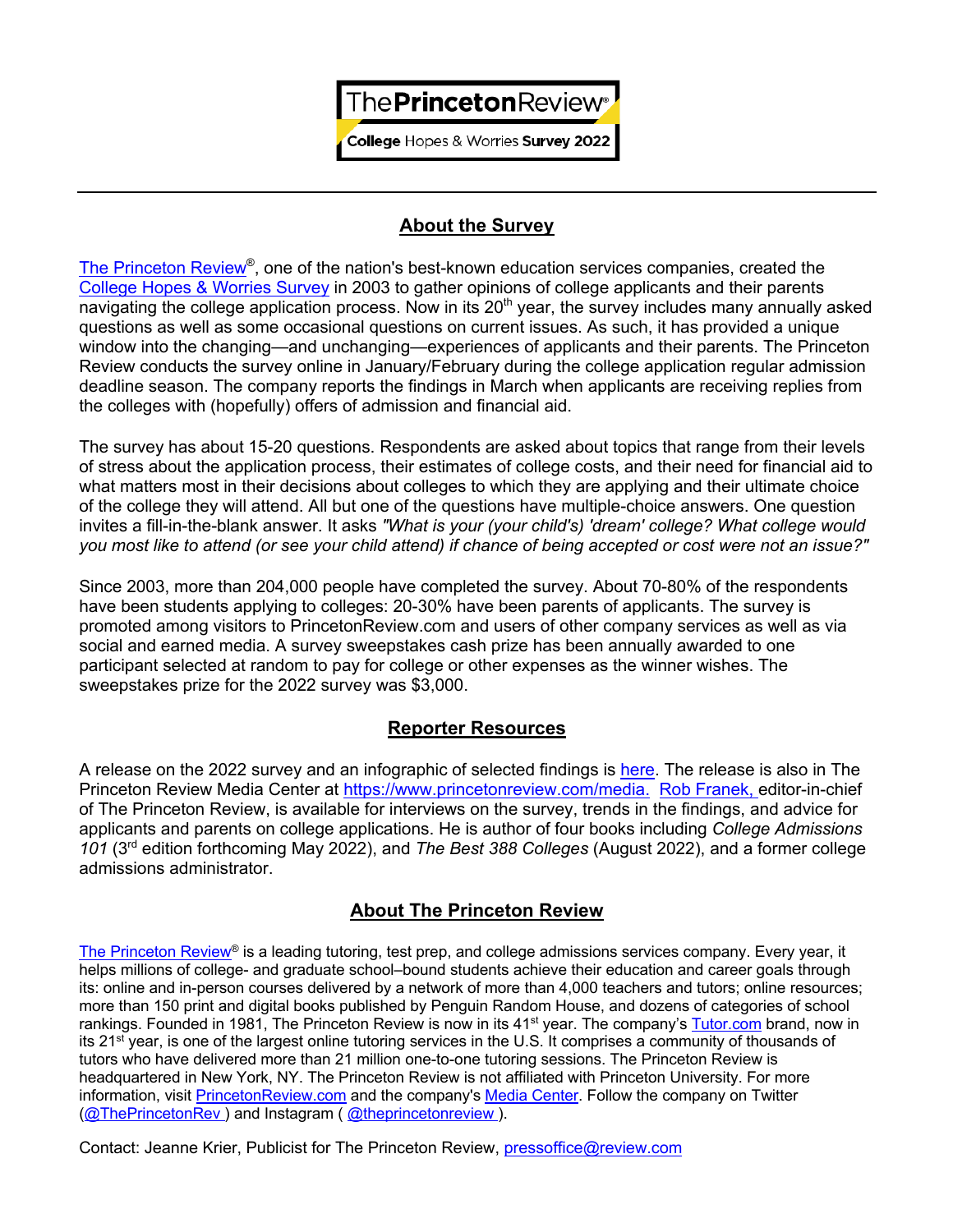# **Findings of 2022 Survey**

The 2022 survey was completed by 14,148 people from January 25 to March 4. Of those, 73% (10,398) were students applying to colleges and 27% (3,750) were parents of applicants. Respondents hailed from all 50 states and DC as well as from many countries abroad. The survey questions and answer choices are below. To the left of each answer choice is the percentage of respondents overall (students plus parents) choosing the answer. To the right is the percentage of students and the percentage of parents choosing the answer. Answers that are underlined are those chosen by the highest percentage of respondents overall, highest percentage of student respondents, and highest percentage of parent respondents (the latter two of which sometimes differ). Note: "plurality" indicates the highest percentage of respondents selecting an answer when no other answer was chosen by of a "majority" (51% or more) of respondents.

### *1) What would be your "dream" college? What college would you most like to attend (or see your child attend) if chance of being accepted or cost were not an issue?"*

 $\mathcal{L}_\mathcal{L} = \{ \mathcal{L}_\mathcal{L} = \{ \mathcal{L}_\mathcal{L} = \{ \mathcal{L}_\mathcal{L} = \{ \mathcal{L}_\mathcal{L} = \{ \mathcal{L}_\mathcal{L} = \{ \mathcal{L}_\mathcal{L} = \{ \mathcal{L}_\mathcal{L} = \{ \mathcal{L}_\mathcal{L} = \{ \mathcal{L}_\mathcal{L} = \{ \mathcal{L}_\mathcal{L} = \{ \mathcal{L}_\mathcal{L} = \{ \mathcal{L}_\mathcal{L} = \{ \mathcal{L}_\mathcal{L} = \{ \mathcal{L}_\mathcal{$ 

On this, the survey's only question inviting a fill-in-the-blank answer, the names of hundreds of colleges, universities, and other post-secondary institutions have been typed in by respondents as their "dream" schools. Some colleges are named by hundreds of respondents. Some are named by just one. For 18 years, since 2004, The Princeton Review has reported two lists of respondents' "dream" colleges – one showing the 10 most named by students, and the other the 10 most named by parents. Over the years, four schools -- Stanford, Harvard, Princeton, and New York University -- have been #1 on one or both lists.

In 2022, Stanford was the school the highest number of student respondents named as their "dream" college. It was also the school the highest number of parent respondents named as their "dream" college for their child. In 2021, Stanford also was #1 on the parent list, and it was #2 on the student list (with Harvard at the #1 spot). Stanford has been #1 on both lists for 10 of the past 20 years, and it was #1 on the survey's initial year (2003) list.

Stanford is highly selective. In 2021, it received about 55,000 applications for its class of 2025 and admitted 3.9% (2,190) applicants.

#### The 10 schools most named by students as their "dream" college were:

1/ Stanford Univ., 2/ Harvard College, 3/ Massachusetts Inst. of Technology, 4/ New York Univ., 5/ Princeton Univ., 6/ Columbia Univ., 7/ Yale Univ., 8/ Univ. of California—Los Angeles, 9/ Univ. of Pennsylvania, 10/ Univ. of Texas—Austin

The 10 schools most named by parents named as their "dream" college for their child were:1/ Stanford Univ., 2/ Princeton Univ 3/ Harvard College, 4/ Massachusetts Inst. of Technology, 5 / Yale Univ., 6/ New York Univ., 7/ Univ. of Texas—Austin, 8/ Cornell Univ., 9/ Columbia Univ., 10/ Univ. of California—Los Angeles.

### **2)** *How many colleges will you (your child) apply to?*

The plurality (39%) of respondents chose the answer, "Five to 8 (colleges)." This has been the answer the plurality of respondents has chosen for 15 years, since 2007, when the question was added to the survey. That year, it was the answer choice of a majority (52%) of respondents. Note: the percent of respondents choosing the answer, "Thirteen or more (colleges)," has grown over the years from 4% in 2008 to 12% in 2022.

24% One to 4 (24% Students, 21% Parents) 39% Five to 8 (38% Students, 43% Parents)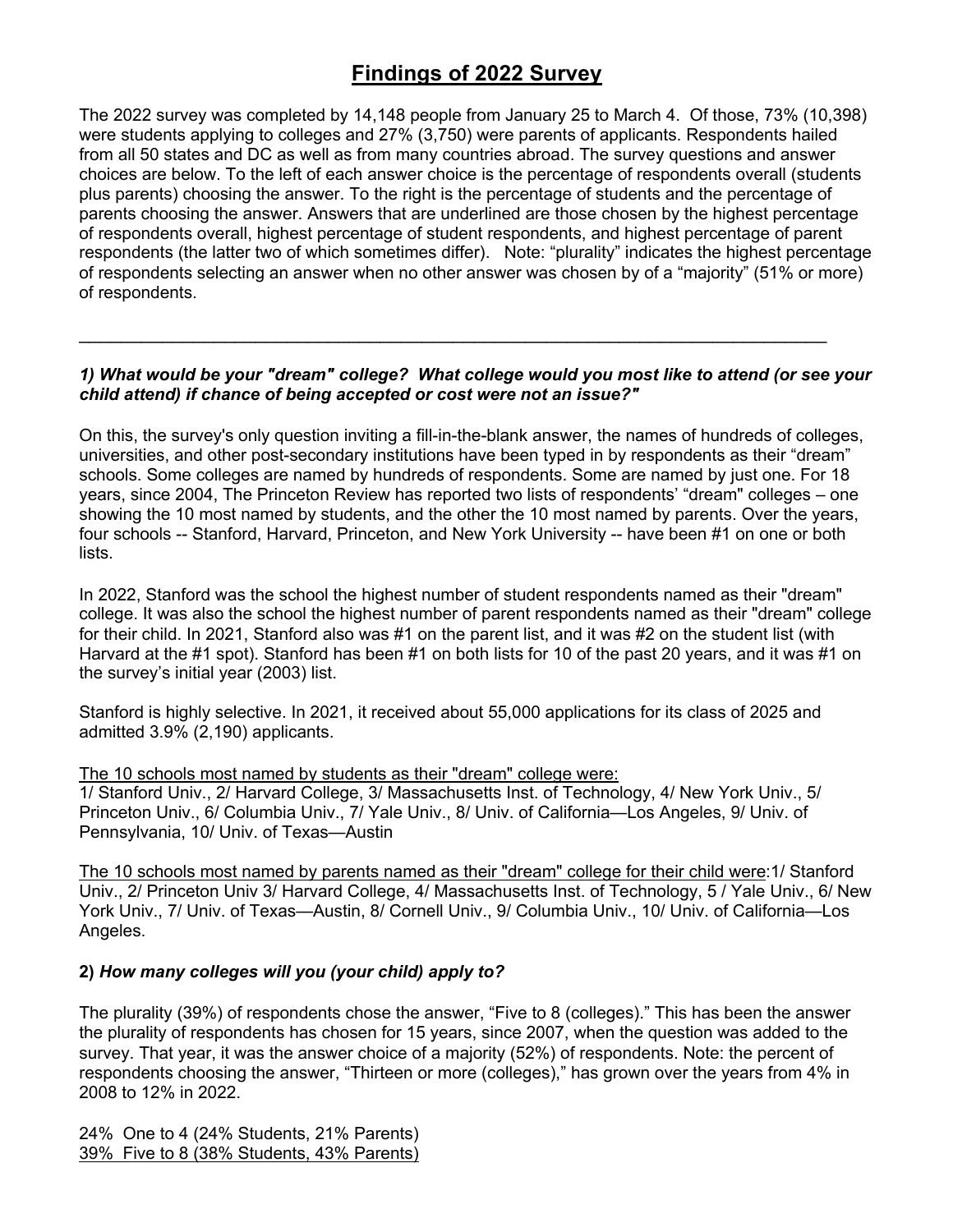- 25% Nine to 12 (24% Students, 26% Parents)
- 12% Thirteen or more (14% Students, 10% Parents) Combined: 37% applying to 9 or more.

#### *3) Which of the following do you think will be the most important part of your (your child's) college application?*

The majority (55%) of respondents chose the answer "High school transcript, grades, and GPA." More parents (62%) chose this answer than students (53%) did. "Essay" was next, chosen by 15% of respondents, closely followed by "SAT® / ACT® scores," chosen by 14%.

In 2020, when this question was added to the survey, 45% chose "High school transcript, grades and GPA," (10% fewer than the 55% who would choose it in 2022) while 22% chose "SAT / ACT scores" (8% more than the 14% who would choose it in 2022).

55% High school transcript, grades, and GPA (53% Students, 62% Parents)

15% Essay (17% Students, 10% Parents)

- 14% SAT / ACT scores (12% Students, 19% Parents)
- 12% Extracurricular Activities (14% Students, 05% Parents)

02% Recommendations (02% Students, 02% Parents)

02% Class rank (02% Students, 02% Parents).

### *4) What is/will be the toughest part of your (your child's) college application?*

The plurality (34%) of respondents chose the answer "Taking SAT, ACT or AP® exams.". For 16 of the past 20 years, it has been the answer chosen by the plurality. Nearly as many respondents (33%) chose the answer "Completing applications for admission and financial aid." In 2018, 2013 and 2010, it was the answer the plurality of respondents chose.

34% Taking SAT, ACT, or AP exams (35% Students, 32% Parents)

- 33% Completing applications for admission and financial aid (33% Students, 33% Parents)
- 22% Waiting for the decision letters; choosing which college to attend (22% Students, 22% Parents)
- 11% Researching colleges: choosing which schools to apply to (10% Students, 13% Parents)

### *5) Which college admission exam(s) have you (has your child) taken or plan to take?*

While about 75% of U.S. colleges and universities are declared test optional for fall 2022, the plurality (47%) of respondents chose the answer "The SAT," while 29% answered "Both tests" (SAT and ACT), and 15% chose "The ACT." Only 9% said "Neither test."

47% The SAT (45% Students, 52% Parents) 29% Both tests (29% Students, 29% Parents) 15% The ACT (15% Students, 13% Parents) 09% Neither test (11% Students, 06% Parents)

#### *6) What do you estimate your (or your child's) college degree will cost, including four years of tuition, room & board, fees, books, and other expenses?*

In the 18 years that this question has been on the survey, parents' estimates of college costs have traditionally been higher than students' estimates, and generally about twice as high. This year, plurality (45%) of respondents chose the answer, "More than \$100,000," up 8% from the 37% that chose this answer in 2021. Considerably more parents (64%) chose it than students (37%) did.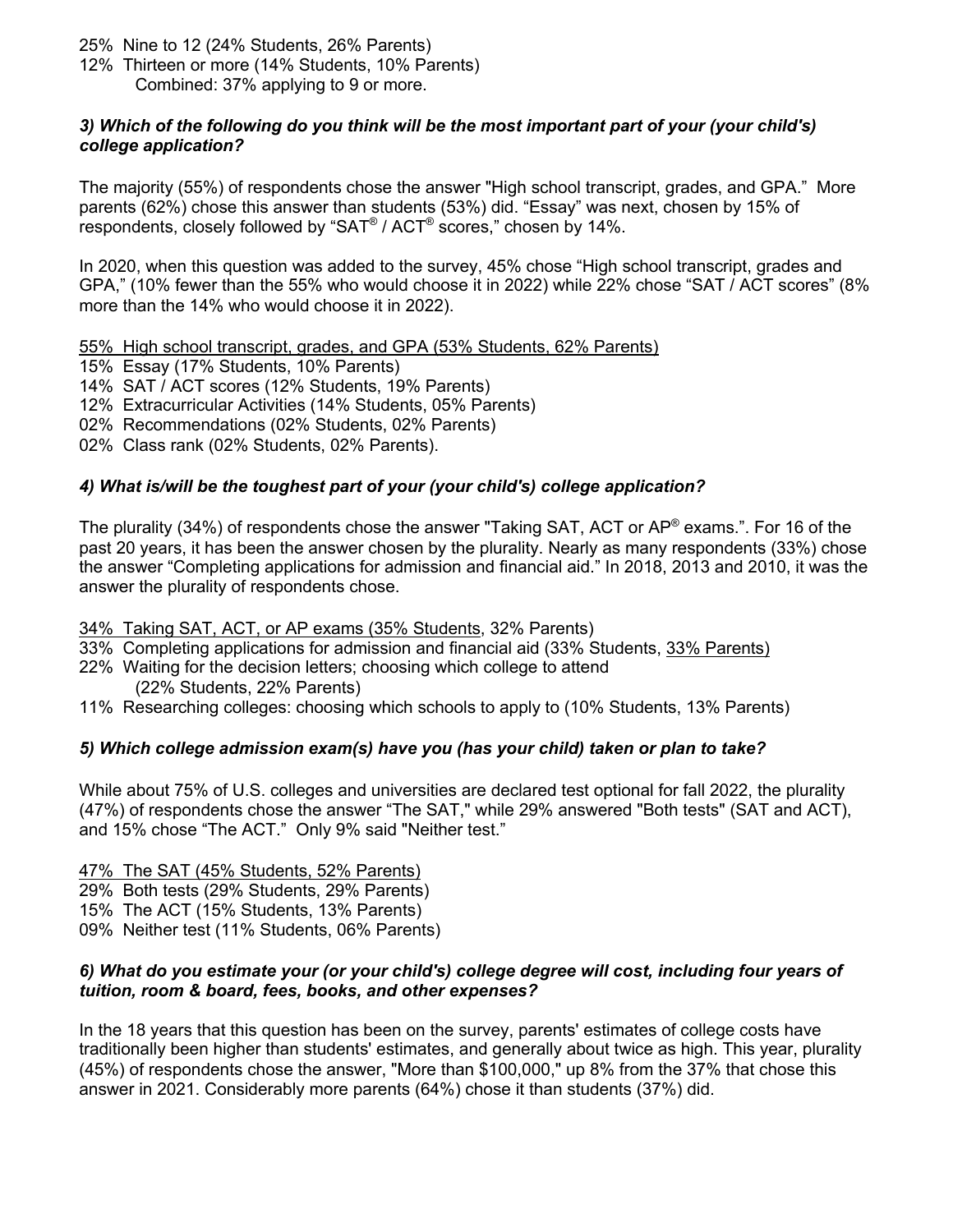Overall, nearly seven out of 10 respondents (69%) estimated their cost for the college degree to be "More than \$75,000." Eighteen years ago, in 2004, the first year this question was on the survey, just 43% of respondents estimated the cost at that level.

45% More than \$100,000 (37% Students, 64% Parents)

- 24% \$75,000 to \$100,000 (26% Students, 20% Parents) Combined: 69% estimated it to be more than \$75,000
- 18% \$50,000 to 75,000 (21% Students, 10% Parents)
- 10% \$25,000 to \$50,000 (13% Students, 05% Parents)
- 03% Less than \$25,000 (03% Students, 01% Parents)

### *7) How necessary will financial aid—education loans, scholarships, or grants—be to pay for your (your child's) college education?*

Overall, 80% of respondents said aid would be "Extremely or Very (necessary)" to pay for college. Among them, the majority (52%) chose the answer, "Extremely," while 28% chose the answer, "Very." Nearly all respondents (98%) said *some* form of aid would be necessary to pay for college. Only 2% said aid would not be necessary.

For the past 12 years, since 2010 when this question was first asked on the survey, about 8 out of 10 respondents have said financial aid would be "Extremely" or "Very" necessary to pay for college. That figure increased from 78% in 2010 to a high of 90% in 2015.

52% Extremely (52% Students, 52% Parents)

- 28% Very (30% Students, 25% Parents)
	- Combined 80% said Extremely or Very Necessary
- 18% Somewhat (16% Students, 19% Parents)
- Combined: 98% said Extremely, Very, or Somewhat Necessary.
- 02% Not at all (02% Students, 04% Parents)

### *8) What's your biggest concern about your (your child's) college applications?*

College loan debt has been respondents' biggest worry for nearly a decade. The plurality (39%) of respondents chose the answer, "Level of debt to pay for the degree." That has been the answer chosen by the plurality for nine years, since 2013.

Twenty years ago, in 2003, the first year of the survey, that answer—"Level of debt to pay for the degree"—was the answer the *lowest* percentage (6%) of respondents chose as their "biggest concern." "Won't get into first-choice college" was the answer the highest percentage (a majority of 52%) chose.

From 2007 to 2012, "Will get into first-choice college, but won't be able to afford to attend" was the answer the plurality (about 37%) of respondents chose. In 2022, only 28% of respondents chose this answer.

39% Level of debt I (my child) will take on to pay for the degree (41% Students, 34% Parents)

- 28% Will get into first-choice college, but won't be able to afford to attend (28% Students, 28% Parents)
- 25% Won't get into first-choice college (23% Students, 30% Parents)
- 08% Will attend a college I (my child) may not be happy about (08% Students, 08% Parents)

### *9) How would you gauge your stress level about the college application process?*

A solid majority (74%) of respondents reported stress levels to be "Very high" or "High" with 29% of them reporting "Very high." More students (76%) than parents (69%) reported such stress. Twenty years ago, in 2003, the survey's initial year, only 56% of respondents reported "Very High" or "High" stress. Then, as now, a higher percentage of students (57%) reported such stress than parents (50%).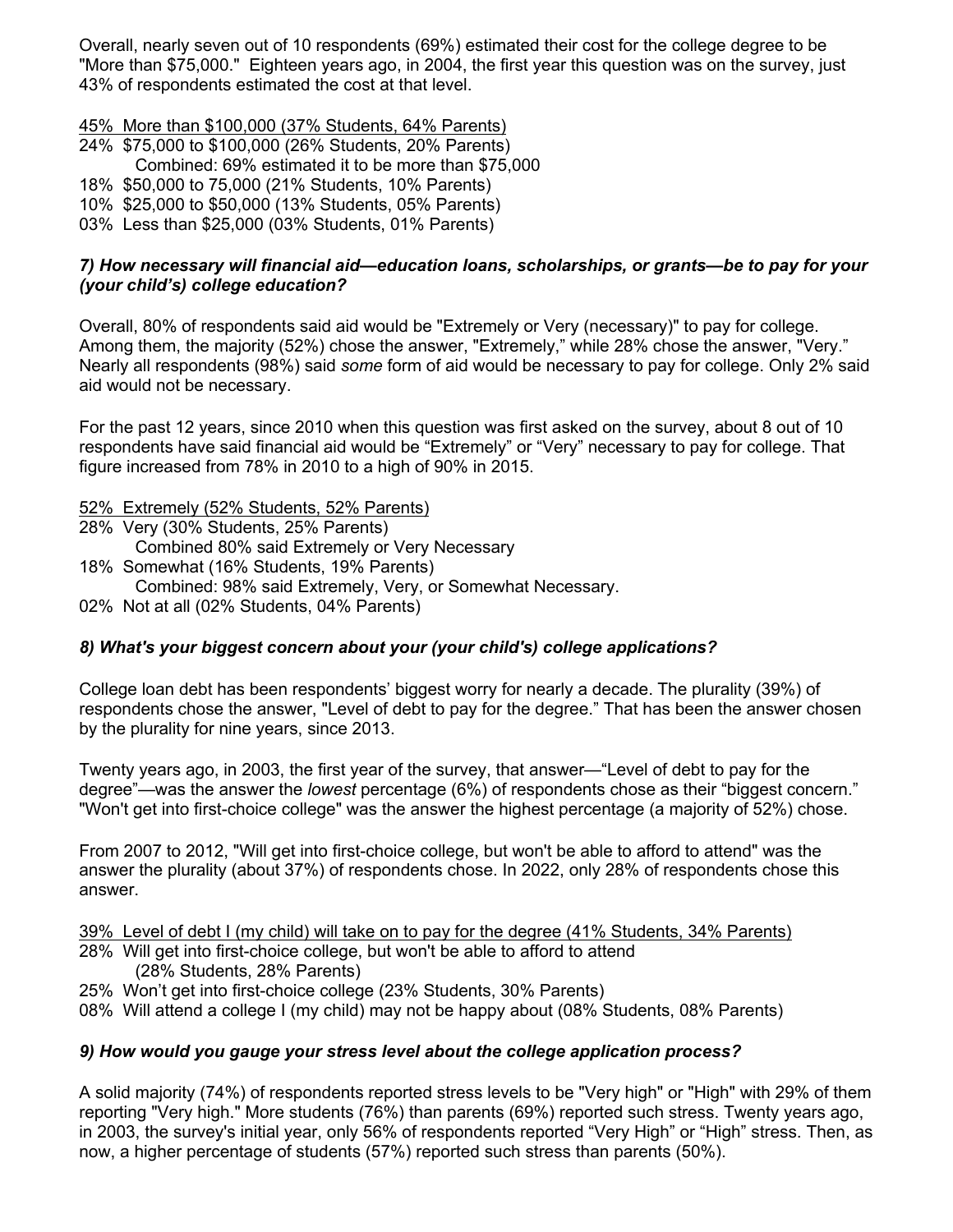- 29% Very high (31% Students, 26% Parents)
- 45% High (45% Students, 43% Parents)

Combined: 74% Very high or High (up 18% from 2003)

- 24% Average (22% Students, 29% Parents)
- 02% Low (02% Students, 02% Parents)
- 00% Very Low (00% Students, 00% Parents)
- 01% Very Low (0% Students, 1% Parents)

### **The following questions related to the coronavirus pandemic were asked on the 2022 and 2021 survey. Findings of both years are presented here.**

### *10) How much has the pandemic affected your (your child's) perspective with respect to college admission and applications?*

A plurality of 41% of respondents reported the pandemic had affected their perspectives regarding college admission applications "Extremely" or "A Lot," though this was 9% fewer than the 50% of respondents so indicating on the 2021 survey. Notably, 17% said it had had no affect—6% more than so indicated on the 2021 survey.

In 2022

- 13% Extremely (13% Students, 14% Parents)
- 28% A Lot (29% Students, 25% Parents)
- 32% Somewhat (31% Students, 33% Parents)
- 10% A Little (11% Students, 09% Parents) Combined: 83% Extremely, A Lot, Somewhat, A Little
- 17% Not at all (16% Students, 19% Parents)

In 2021

- 17% Extremely (17% Students, 18% Parents)
- 33% A Lot (33% Students, 31% Parents)
- 30% Somewhat (30% Students, 30% Parents)
- 09% A Little (09% Students, 09% Parents)
	- Combined: 89% Extremely, A Lot or Somewhat
- 11% Not at all (11% Students, 12% Parents)

### *11) What has been your (your child's) biggest concern/challenge with respect to college application issues you (your child) is experiencing due to the pandemic?*

The majority (51%) of respondents chose the answer "Attending school remotely: possible on grades and…extracurriculars," just 3% more than the plurality (48%) choosing this answer on the 2021 survey.

In 2022

- 51% Attending school remotely: possible impact on grades and participating in extracurriculars (50% Students, 53% Parents)
- 20% Changes in family finances: possible impact on college affordability (22% Students, 16% Parents)
- 17% Restrictions on travel: problems being able to visit colleges (15% Students, 23% Parents)
- 07% Health issues affecting member(s) of family household (08% Students, 04% Parents)
- 05% Problems scheduling an SAT or ACT test administration (05% Students, 04% Parents)

In 2021

- 48% Attending school remotely: possible impact on grades and participating in extracurriculars (50% Students, 45% Parents)
- 18% Changes in family finances: possible impact on college affordability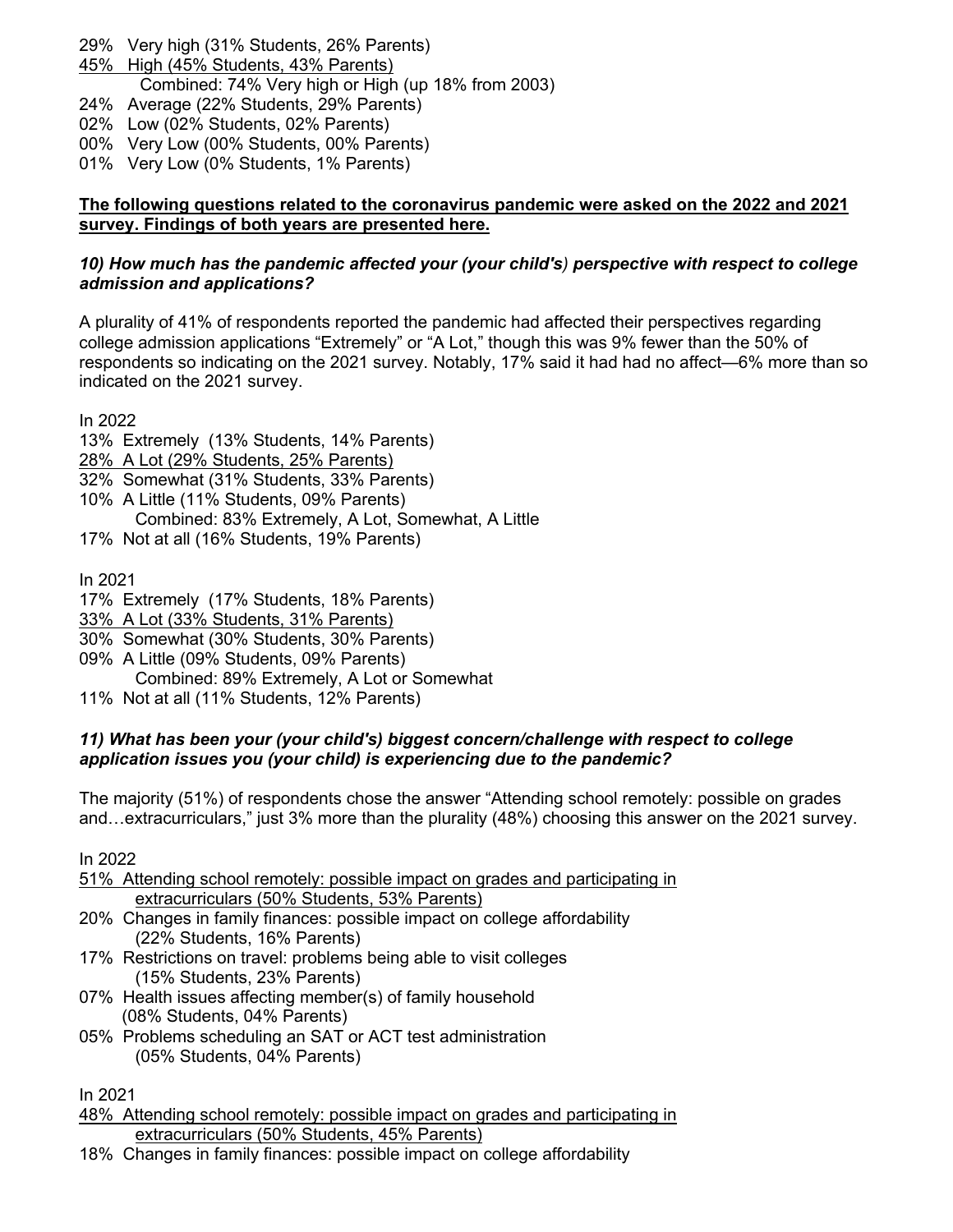(19% Students, 13% Parents)

- 18% Restrictions on travel: problems being able to visit colleges (15% Students, 28% Parents)
- 10% Problems scheduling an SAT or ACT test administration (10% Students, 10% Parents)
- 06% Health issues affecting member(s) of family household (06% Students, 04% Parents)

### 12) In what way has the pandemic most significantly affected your (your child's) choice of **colleges to apply to?**

A majority of 61% of respondents chose answers indicating the pandemic *had* affected their choice of colleges, while 39% said the pandemic had not affected their college choices. Among the cohort of 61%: 31% said they were "Applying to colleges with lower sticker prices" while 20% said they were "Applying to colleges closer to home." Only 5% said they were "Applying to colleges with smaller student bodies…" and only 5% chose the answer "Applying to colleges with medical centers or located near hospitals." These findings were very similar to those in 2021.

In 2022

- 39% N/A. The pandemic has not affected my (my child's) college choices (38% Students, 42% Parents)
- 31% Applying to colleges with lower sticker prices (34% Students, 23% Parents)
- 20% Applying to colleges closer to home (18% Students, 26% Parents)
- 05% Applying to colleges with smaller student bodies or in less densely populated areas. (04% Students, 06% Parents)
- 05% Applying to colleges with medical centers or located near hospitals (06% Students, 03% Parents)

In 2021

- 41% N/A. The pandemic has not affected my (my child's) college choices. (40% Students, 43% Parents)
- 32% Applying to colleges with lower sticker prices (35% Students, 22% Parents)
- 19% Applying to colleges closer to home (17% Students, 28% Parents)
- 04% Applying to colleges with smaller student bodies or in less densely populated areas (04% Students, 04% Parents)
- 04% Applying to colleges with medical centers or located near hospitals (04% Students, 03% Parents)

# *13) Ideally, how far from home would you like the college you (your child) attend(s) to be?*

Nearly half (47%) of parent respondents chose the answer, "Fewer than 250 miles" from home" while the majority (66%) of student respondents selected answer choices in ranges more than 250 miles from home: 32% of them would like the distance to be "250 to 500 miles," 19% preferred "500 to 1,000 miles" from home, and 15% wished they could attend a college farther away still: "More than 1,000 miles" from home.

For 15 years, since 2007, when this question was added to the survey, parent respondents (in ranges from 47% to 52%) have preferred their child to attend a college close to home (250 miles or less), while student respondents (in ranges of 63% to 65%) have preferred to attend a college farther from home (250 miles or more).

38% Fewer than 250 miles (34% Students,47% Parents) 31% 250 to 500 miles (32% Students, 30% Parents) 18% 500 to 1,000 miles (19% Students, 14% Parents)

13% More than 1,000 miles (15% Students, 09% Parents)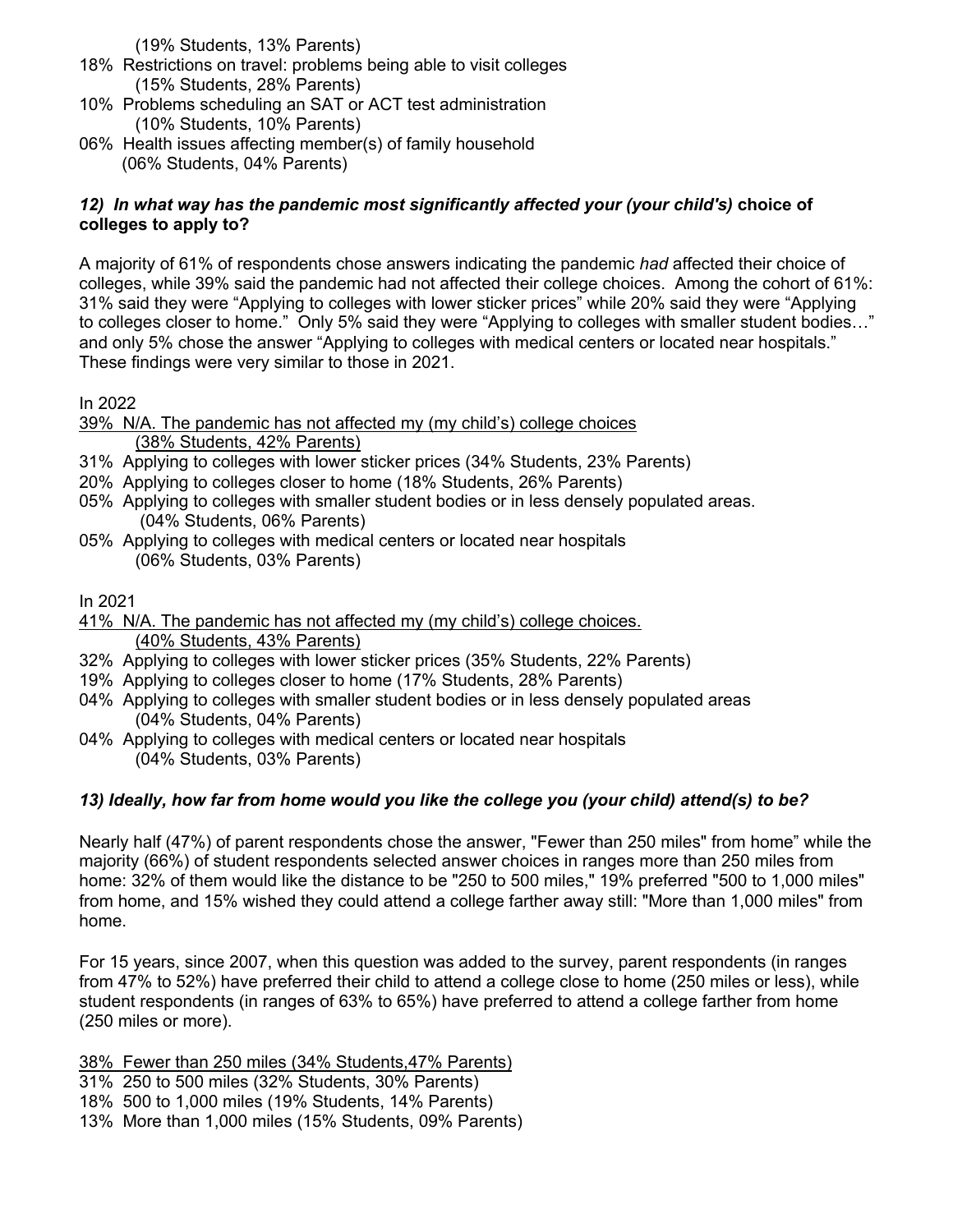### *14) When it comes to choosing which college you (or your child) will attend, which of the following do you think it is most likely to be?*

The plurality (42%) of respondents chose the answer "College that will be the best overall fit," also chosen in 2021 by the plurality (41%). However, 36% in 2022 (and even more, 39% in 2021) choose the answer, "College with best program for my (my child's) career interests." From 2018 to 2020, that answer was the one most chosen among respondents by pluralities of 42 to 44%. Only 13% percent said they'd choose the college with the "best academic reputation"—despite the degree of attention given to college rankings based on academic criteria.

Only 9% said they'd choose the "most affordable" college—despite respondents' concerns about college costs and their worries about potential debt to pay for college. For 17 years, since 2005, the percent of respondents selecting either "academic reputation" or "affordability" as a key factor driving the choice of college has consistently been low. It has ranged from 6 to 13% while the percent of respondents selecting "best fit" and "career interests" has been high (ranging from 36 to 42%).

- 42% College that will be the best overall fit (41% Students, 45% Parents)
- 36% College with best program for my (my child's) career interests (38% Students, 32% Parents)
- 13% College with best academic reputation (11% Students, 16% Parents)
- 09% College that will be the most affordable (10% Students, 07% Parents)

#### *15) If you (your child) had a way to compare colleges based on their reputation with regard to their career services offerings, how much would this contribute to your (your child's) decision to apply to or attend a school?*

The majority (71%) of respondents said having information about a school's' career services would contribute "Very much" or "Strongly" to their decision to apply to or choose the college. Another 25% said such information would "Somewhat" contribute to their opinion of the school. In all, 96% of respondents said information about colleges' career service offerings would contribute to their decisions about the colleges.

In the four years since 2019 when this question was added to the survey, about 7 out of 10 respondents have said that having information about colleges' career services would "Strongly" or "Very much" affect their decision to apply to / attend a college.

28% Strongly (29% Students, 27% Parents)

- 43% Very much (43% Students, 42% Parents)
- Combined 71% Strongly or Very Much
- 25% Somewhat (24% Students, 26% Parents)
- 03% Not much (03% Students, 04% Parents)
- 01% Not at all (01% Students, 01% Parents)

Note: The Princeton Review's resources on colleges' career services include school rankings and rating scores. A ranking list in the annual *Best Colleges* book reports the 20 colleges (of the nearly 400 in the book) with "Best Career Services" based on students' ratings of their school's career services centers. Three ranking lists in the annual *Best Value Colleges* project name the 25 colleges (of the 200 deemed "best value colleges") for "Best Career Placement," "Best Schools for Internships," and "Best Alumni Network." The Princeton Review's school profiles include information about the schools' career services and job placement programs, graduates' employment and salaries, and ROI (Return on Investment) ratings of the schools on a scale of 60 to 99.

*16) If you (your child) had a way to compare colleges based on their commitment to the environment (e.g. practices concerning energy use, recycling, etc., or academic offerings), how much would this contribute to your (your child's) decision to apply to or attend a school?*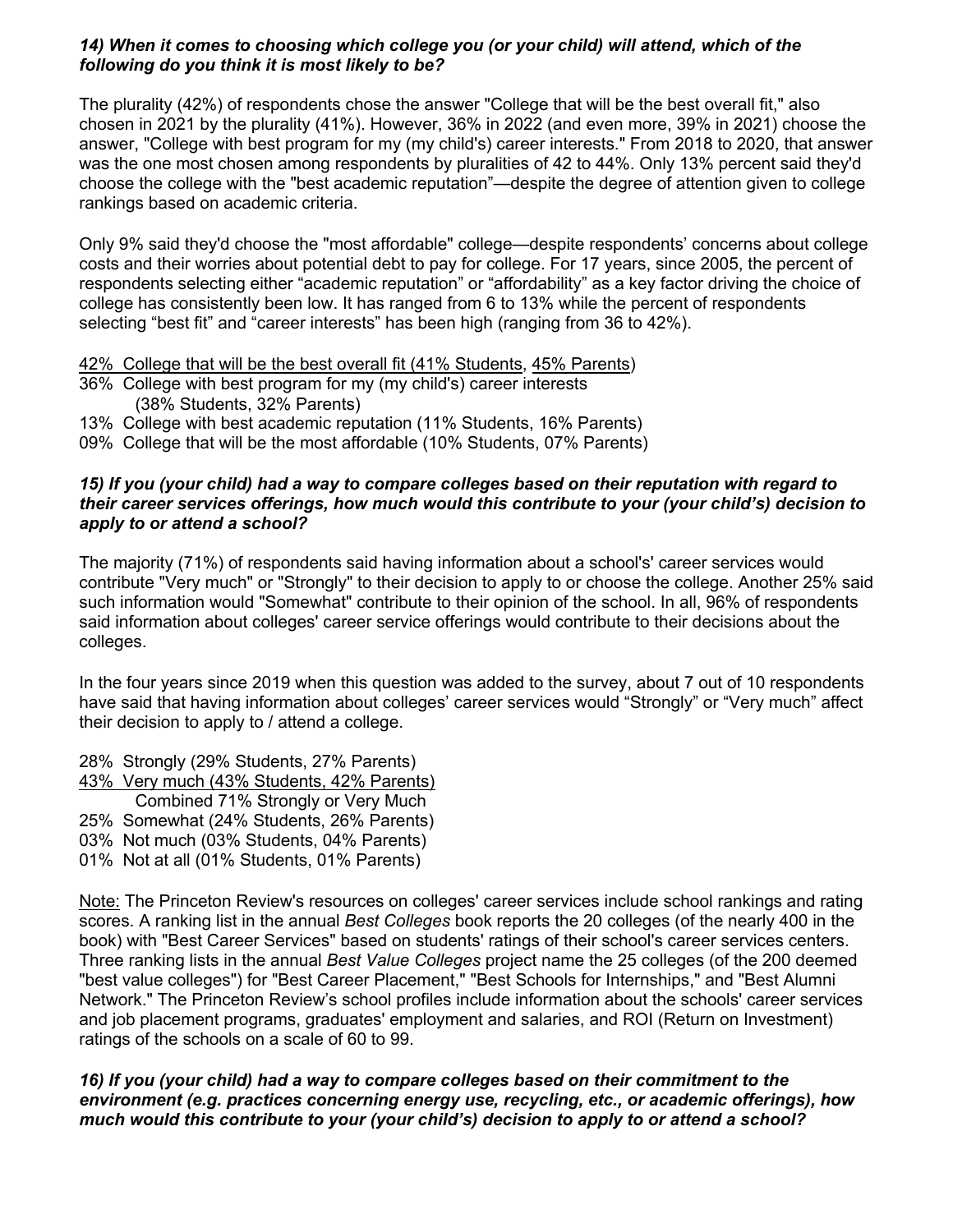A majority (74%) of respondents chose answers indicating that having information about a college's commitment to the environment would contribute to their decision to apply to or attend the school. Among that cohort, 34% said such information would contribute "Strongly" or "Very much" to their decision, while 40% said "Somewhat." Historically, student respondents have reported higher levels of interest on this topic than parent respondents.

11% Strongly (12% Students, 09% Parents)

- 23% Very much (25% Students, 19% Parents)
- 40% Somewhat (40% Students, 38% Parents)
- Combined 74% Somewhat, Very much or Strongly
- 20% Not much (19% Students, 24% Parents)
- 06% Not at all (04% Students, 10% Parents)

Note: The Princeton Review's resources on this topic include an annual "Guide to Green Colleges," a free downloadable guide that the company has curated since 2009. The current edition is accessible here. The Princeton Review also tallies Green Rating scores (from 60 to 99) for nearly 700 colleges that appear in the company's school profiles on www.princetonreview.com and in various Princeton Review college guidebooks.

### *17) If you (your child) had a way to compare colleges based on their health and wellness center services, how much would this contribute to your (your child's) decision to apply to or attend a school?*

The majority (80%) of respondents selected answer choices indicating having information about a college's health and wellness center services *would* contribute to their decision about whether to apply to (or attend) the college. Among that cohort, 39% said such information would contribute "Strongly" or "Very much" to their decision. Historically, student respondents have reported higher levels of interest on this topic than parent respondents.

12% Strongly (13% Students, 10% Parents) 27% Very much (29% Students, 23% Parents) Combined 39% Very much or Strongly 41% Somewhat (41% Students, 40% Parents) Combined 80% Somewhat, Very much or Strongly 16% Not much (14% Students, 20% Parents) 04% Not at all (03% Students, 07% Parents)

Note: The Princeton Review reports health services-related ranking lists in its annual *Best Colleges* guide. One names the top 20 schools at which students most highly rated their school's Health Center Services. Another names the top 20 schools at which students most highly rated their Mental Health Counseling Center Services. The Princeton Review published *The College Wellness Guide: A Student's Guide to Managing Mental, Physical, and Social Health on Campus* (Penguin Random House, August 2021).

### *18) What will be the biggest benefit of your (your child) getting a college degree?*

The plurality (42%) of respondents chose the answer, "Potentially better job and higher income." (This has been the answer choice of the plurality of respondents for 13 years since 2010 when the question was added to the survey.) Thirty-two percent chose the answer, "Exposure to new ideas," and 26% chose "Education."

42% The potentially better job and higher income (41% students, 45% Parents) 32% The exposure to new ideas (32% Students, 30% Parents) 26%. The education (27% Students, 25% Parents)

# *19) On the whole, do you believe college will be "worth it" for you/your child?*